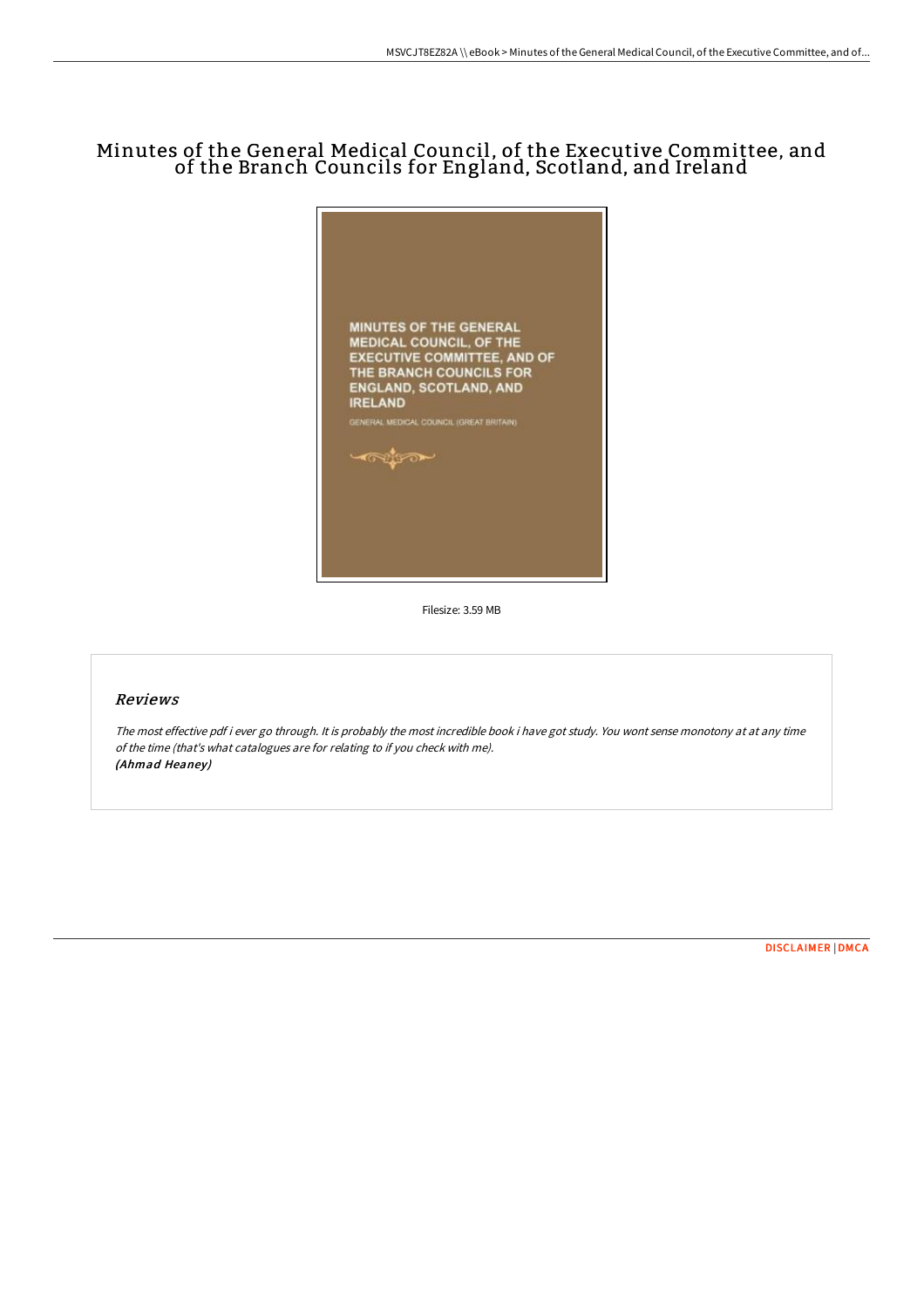## MINUTES OF THE GENERAL MEDICAL COUNCIL, OF THE EXECUTIVE COMMITTEE, AND OF THE BRANCH COUNCILS FOR ENGLAND, SCOTLAND, AND IRELAND



To save Minutes of the General Medical Council, of the Executive Committee, and of the Branch Councils for England, Scotland, and Ireland PDF, you should refer to the hyperlink beneath and download the document or get access to additional information that are relevant to MINUTES OF THE GENERAL MEDICAL COUNCIL, OF THE EXECUTIVE COMMITTEE, AND OF THE BRANCH COUNCILS FOR ENGLAND, SCOTLAND, AND IRELAND ebook.

Rarebooksclub.com, United States, 2012. Paperback. Book Condition: New. 246 x 189 mm. Language: English . Brand New Book \*\*\*\*\* Print on Demand \*\*\*\*\*.This historic book may have numerous typos and missing text. Purchasers can download a free scanned copy of the original book (without typos) from the publisher. Not indexed. Not illustrated. 1879 Excerpt: .See the Letter in the Executive Committee s Minutes, Vol. XIV, p. 239, or on. pp. 80-81 of this volume of the Minutes. 6. Bead: --A letter from the Secretary to the Medical Alliance Association: --see General Conncil s Minutes (Vol. XV, p. 100) for April 17th, 1878, Clause 28, (y). Resolved: --That the following answer be sent to the Secretary of the Medical Alliance Association: - - Under the present Act penalties recovered in certain districts, including the Metropolitan district, cannot be claimed by the Medical Council. The Committee would, however, refer the Association to the following Clause 28 in the Medical Act (1858) Amendment Bill, which Clause has been introduced at the instance of this Council: -- All fines under this Act, save as herein expressly provided, and all penalties under the Medical Act, 1858, shall, notwithstanding anything in any Act relating to municipal corporations or to the metropolitan police courts, or in any other Act, public or local, be paid to the Treasurer of the General Medical Council. 7. Read: --The following letter: --27, Paradise Street, Birmingham, April 17, 1878. Dear Sir, I wrote to you last year as to the penalty inflicted on an unqualified practitioner in Birmingham, which the Birmingham Corporation claimed under the Municipal Corporation Act. You replied that your Council were about to get the Medical Act amended. Will you kindly inform ma if this has been done, as my clients are anxious to proceed against several unqualified persons. W....

 $Ff(x)$ Read Minutes of the General Medical Council, of the Executive [Committee,](http://techno-pub.tech/minutes-of-the-general-medical-council-of-the-ex.html) and of the Branch Councils for England, Scotland, and Ireland Online

Download PDF Minutes of the General Medical Council, of the Executive [Committee,](http://techno-pub.tech/minutes-of-the-general-medical-council-of-the-ex.html) and of the Branch Councils for England, Scotland, and Ireland